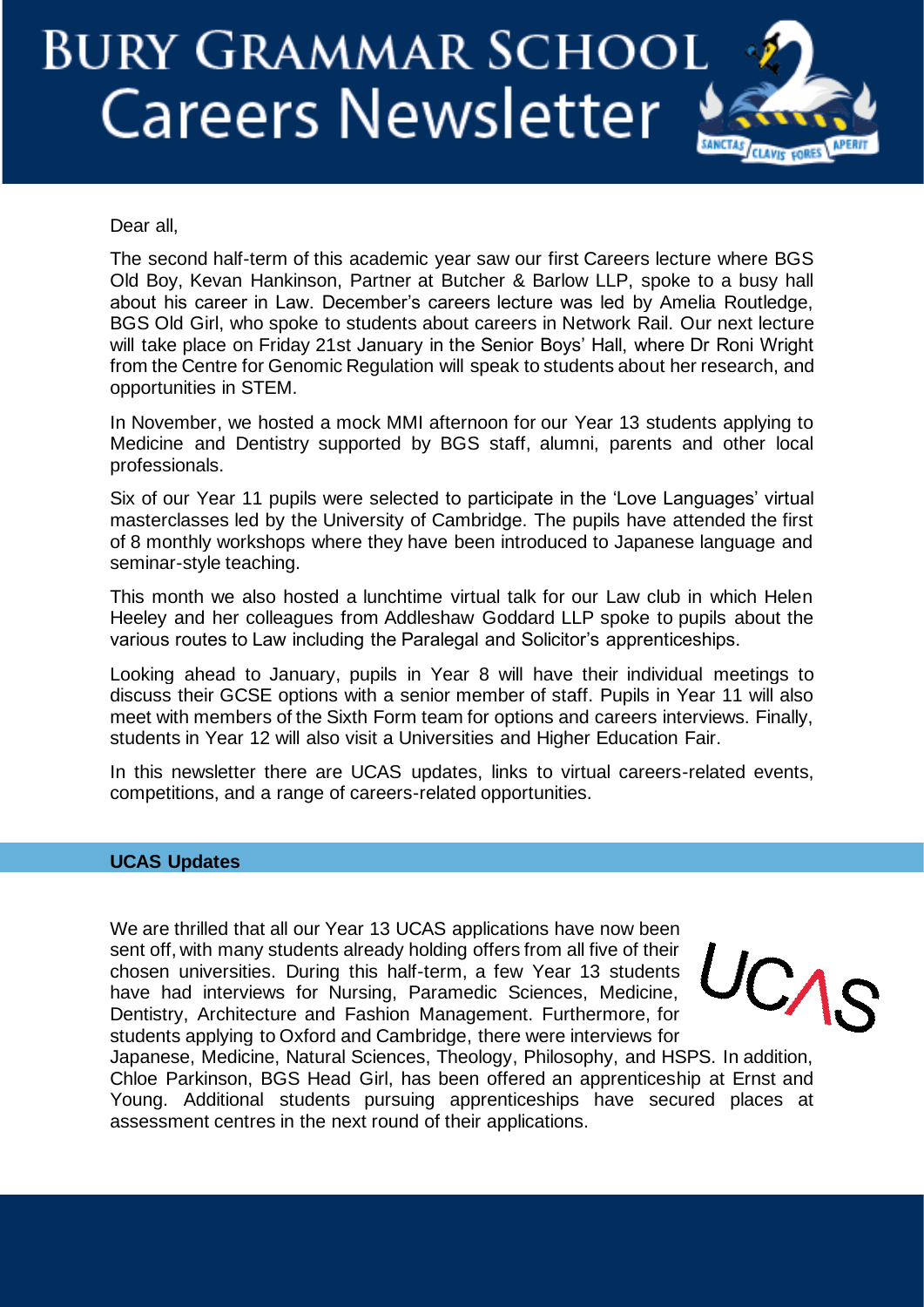For those in Years 12 and below who are thinking about their choices, please see below a range of links to information.

[UCAS](https://www.ucas.com/) - the official UCAS website of information and guidance which includes [City](https://www.ucas.com/city-guides)  [Guides,](https://www.ucas.com/city-guides) [Key Dates](https://www.ucas.com/ucas/events/find/scheme/undergraduate/type/key-date?layout=list) and [Subject Guides](https://www.ucas.com/explore/subjects)

Open days are taking place online this year, [UCAS Open Days](https://www.ucas.com/undergraduate/what-and-where-study/events-and-open-days) is one place to start finding information on dates and virtual tours. A good example is [The University of](https://virtualcampustour.leeds.ac.uk/)  [Leeds](https://virtualcampustour.leeds.ac.uk/) who have a superb virtual tour. If you are looking for an open day, in-person or virtual, you can visit UCAS to search for those you are interested in **[https://www.ucas.com/ucas/events/find/type/open-day.](https://www.ucas.com/ucas/events/find/type/open-day)**

[Student Finance](https://www.gov.uk/student-finance) - Applications open in 2022, follow this link for information and guidance.

[Unifrog](https://www.unifrog.org/) - Use this platform to record your extracurricular and super curricular activities as well as your personal statement. You can also research and compare courses here.

[WhatUni?](https://www.whatuni.com/) - Here there is guidance and advice for students choosing courses and writing personal statements.

### **Online Talks, Lectures and Events**

**Online Exhibition: Global Conversations (All years)** - This online exhibition was created from an international open call for art and is part of the 20th Anniversary programme of the Centre for Research in the Arts, Social Sciences and Humanities (CRASSH). The exhibition will run until the end of December. Click [here](https://www.admin.cam.ac.uk/whatson/detail.shtml?uid=d03d39f2-77f2-4f63-a541-de0fe8fe9dd9) to register for the event with Cambridge University.

**Subject Matters – University of Cambridge (Years 10-11)** - We are pleased to announce the return of Subject Matters on Thursday 24 February, 17:00 - 18:15. Subject Matters is an information session aimed at Year 10 and Year 11 students (or equivalent) who are considering university and want advice on which subjects to study. The session is free and will now be in a virtual format, find out more [here](https://www.undergraduate.study.cam.ac.uk/events/subjectmatters)

**Virtual Modern Languages and Linguistics Sixth Form Conference: Why Languages Matter (Years 10-12)** - This event will be delivered through Teams. Focusing on the broad topic of 'Why Languages Matter', the event will seek to encourage sixth-form students to continue studying languages at university and inspire them with the huge range of employment opportunities that a languages degree can open up to them. This will be held on Thursday 20th January - 9.30am 12.30pm UK time, click [here](https://uni4me.co.uk/activities/6330/) for more information.

**MAT Livestream 2021 (Years 11-13)** If you are thinking of applying to study Mathematics at university, Oxford University are running a weekly livestream, talking about maths problems, and discussing problem-solving strategies, with a particular focus on Oxford's Mathematics Admissions Test (MAT). The sessions are free and available for everyone. Click [here](https://www.maths.ox.ac.uk/node/36263) to learn more.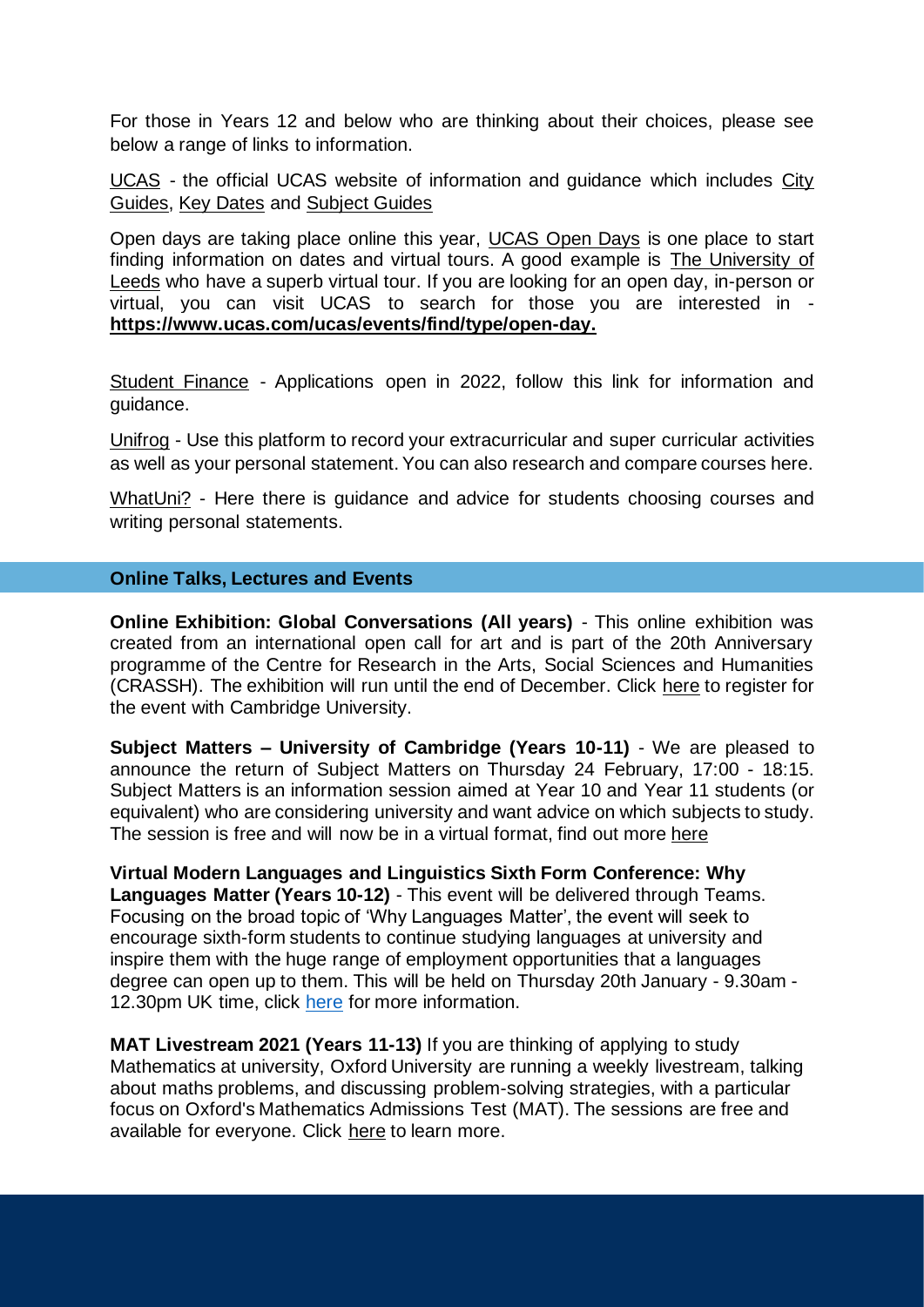#### **Competitions**

**Oxford Essay Competition – International Development (Year 11-13)** The Oxford Forum for International Development (OxFID) essay competition is a new initiative for secondary school students in the UK and across the world. This year, the theme is: *"Aurora: Redefining Progress and Navigating Transition".* Students are asked to write an 1800-word essay responding to one of the competition's set questions. To see these and find out more details, please check out the website [here.](https://www.oxfid.co.uk/essay-competition) Applications close on Friday 31 December.

**The Special Species Game (All years)** – This relates to any student interested in STEM subjects, especially those with an interest in Biology/the natural world. The competition presents a wonderful opportunity to harness both your creative imagination and scientific knowledge. You can come up with your own Special Species by combining different Latin or Greek words and imagining what the species would look like and why the species might have developed those features through evolution. **<https://www.linnean.org/learning/content/special-species>**

**Searchlight Writing for Children Award (Years 11-13)** – Searchlight Writing for Children Awards is a new rolling competition for aspiring authors writing for children or young adults. Their purpose is to shine a bright light on exceptional writing. They publish winning entries and act as a stepping stone for children's authors to achieve their literary dreams**.<https://www.searchlightawards.co.uk/>**

**New College of the Humanities Essay Competition (Year 12)** – The selection of essay titles engages across a broad range of humanities and social sciences topics. The deadline for all essays is Monday 1<sup>st</sup> January [https://www.nchlondon.ac.uk/pre](https://www.nchlondon.ac.uk/pre-university-programmes/essay/)[university-programmes/essay/.](https://www.nchlondon.ac.uk/pre-university-programmes/essay/) There are essay titles for Art History, Creative Writing, History, Law, Economics, Politics, Philosophy, English, Psychology, and Data Science.

**The Prismatic Jane Eyre Schools Project** - Entrants are asked to produce a poem in another language inspired by a selected passage from *Jane Eyre*. The competition accepts submissions in any language, and all entries need to be accompanied by a literal translation into English. The competition deadline is March 2022. For more details please visit this website [https://bookshelf.mml.ox.ac.uk/2021/07/14/prismatic](https://bookshelf.mml.ox.ac.uk/2021/07/14/prismatic-jane-eyre-schools-project/)[jane-eyre-schools-project/](https://bookshelf.mml.ox.ac.uk/2021/07/14/prismatic-jane-eyre-schools-project/)

#### **Classics and Ancient History Essay Competition (Year 12)**

St John's College Oxford is running its annual Classics and Ancient History Essay competition next year. The competition is open to all students **in Year 12** whether or not they are currently studying a Classical or Ancient subject. All entrants will be invited to attend **a Study Afternoon at St John's College, Oxford on one of two dates; Thursday 21st April or Friday 29th April 2022.** Each student may submit one essay (only) of up to 2,000 words on any of the following four questions:

- 1. 'No (wo)man is an island.' How self-sufficient are characters in ancient literature?
- 2. Was one's community in the ancient world limited to one's city?
- 3. Many ancient philosophers emphasised the importance of friendship and community in the good life. What place do you think others have in the happy life?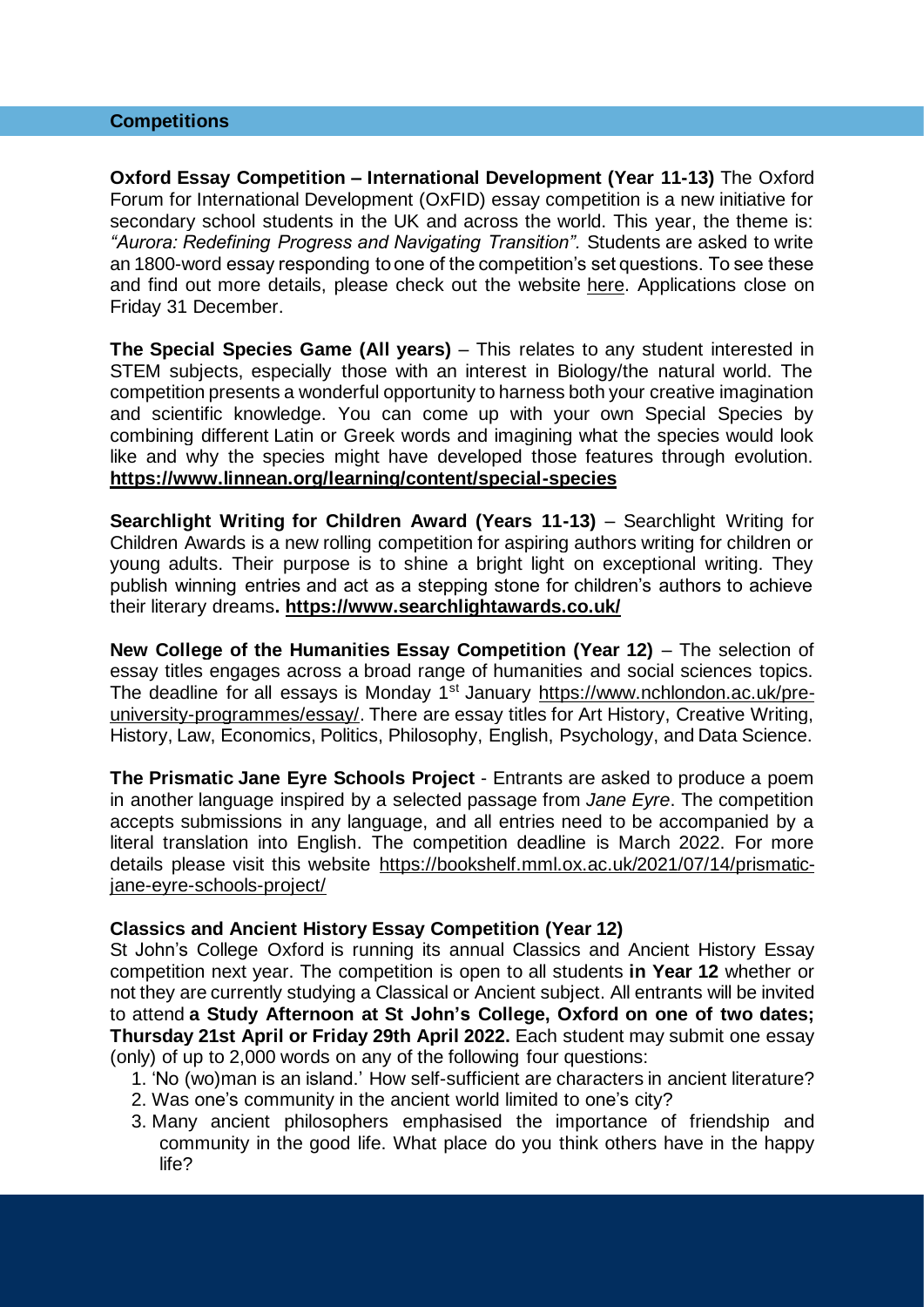4. Does Greek and/or Roman art ever express notions of community, or is it simply a reflection of wealthy and powerful individuals?

## **Further information regarding the competition is available [here.](https://www.sjc.ox.ac.uk/discover/events/classics-and-ancient-history-essay-competition-202122/)**

#### **Study and Taster Days**

## **Study Day in Classics, English and History (Year 12) at University College, Oxford -**

Applications for University College's in-person Classics, English and History Study Day are now open! Please complete this [application](https://forms.nintex.com/FormHost.aspx?id=1qrgpRwqji7wlmIS_tPYv09tm7agSEdeeAh7O-rjVCA8-dG5i-dpcoYAsJhQP8ILTdaPV9GXEdo79-ikdBfgN3yPd6HNChRlyygJieZ1MwC6E3o8-EyvTemTo6wy9WPM) to register your interest in attending the day. The Study Day will take place on Tuesday 22 February 2022 and applications should be received no later than midday on 20 January 2022.

**Philosophy Plus Science Taster day 2022 (Years 11 and 12) -** What is chaos? What is infinity? Can machines think? The links between Science and Philosophy are broad and deep, extending well beyond the obvious overlaps in logic, artificial intelligence, and ethics. This digital taster day provides an opportunity to find out more about how science and philosophy intertwine. More specifically, how Computer Science, Physics, and Mathematics all have one thing in common, Philosophy. This event is an opportunity for students who are considering applying for a joint degree in these subjects and want to find out more. For further information, please go to [this](http://www.cs.ox.ac.uk/philosophyplus/) website.

**Shape your World: How can you make your mark? (Year 10-12)** - The Faculty of Science and Engineering at the University of Manchester, are holding three sessions from 10th-17th January, to show students how a degree in Chemistry, Chemical Engineering, or Materials Science will help them to make their mark. Three academics, at the forefront of their discipline, will talk about how they are addressing one of the worlds big sustainability challenges, and how a degree from Manchester will prepare students to succeed in their future career. Students can book their [place](https://emarketing.manchester.ac.uk/uomstudentcommslz/lz.aspx?p1=M8ADU2MDI4ODlTMzY5NzpFN0JCMUM3OEVGRTcwMjE1MUM1MkRBNUYwMjk2NjdCRQ%3d%3d-&CC=&w=192928) here.

#### **Upcoming Opportunities**

**Apprenticeship programmes at KPMG:** With programmes available across the UK, apprentices at KMPG gain the opportunity to earn and learn on programmes including: Audit, Audit Data and Analytics, Consulting, Business Services, Law, and Software Engineering. Click [here](https://www.kpmgcareers.co.uk/apprentice/) for more information.

**Apprenticeship Opportunities at BAE systems:** BAE Systems is a place where you can start, and grow, your career with confidence. Wherever your career interests lie – from engineering, finance or project management, to manufacturing, consulting, technology, or wider business disciplines – at BAE Systems. Click [here](https://www.baesystems.com/en/careers/careers-in-the-uk/apprenticeships) for more details.